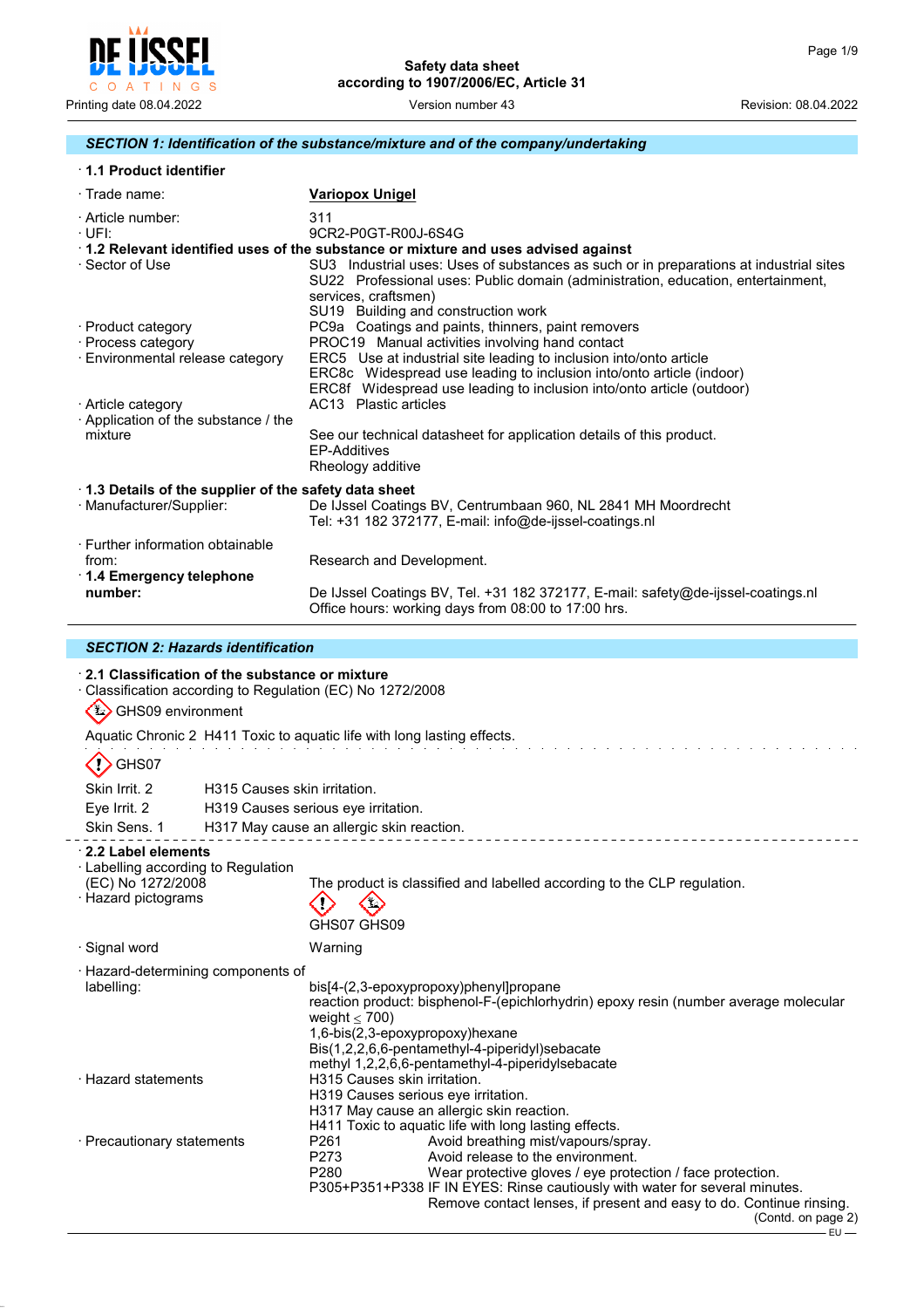**Safety data sheet according to 1907/2006/EC, Article 31**

Printing date 08.04.2022 Version number 43 Revision: 08.04.2022

## **Trade name: Variopox Unigel**

O A T I N G S

 $\mathbf C$ 

|                                                           | P333+P313<br>P <sub>501</sub>          | If skin irritation or rash occurs: Get medical advice/attention.<br>Dispose of contents/container in accordance with local/regional/<br>national/international regulations. | (Contd. of page 1) |
|-----------------------------------------------------------|----------------------------------------|-----------------------------------------------------------------------------------------------------------------------------------------------------------------------------|--------------------|
| 2.3 Other hazards<br>· Results of PBT and vPvB assessment |                                        |                                                                                                                                                                             |                    |
| $\cdot$ PBT:                                              | Not applicable.                        |                                                                                                                                                                             |                    |
| $\cdot$ vPvB:                                             | Not applicable.                        |                                                                                                                                                                             |                    |
|                                                           |                                        |                                                                                                                                                                             |                    |
| <b>SECTION 3: Composition/information on ingredients</b>  |                                        |                                                                                                                                                                             |                    |
| 3.2 Chemical characterisation: Mixtures                   |                                        |                                                                                                                                                                             |                    |
| · Description:                                            |                                        | Mixture of substances listed below with nonhazardous additions.                                                                                                             |                    |
| Dangerous components:                                     |                                        |                                                                                                                                                                             |                    |
| CAS: 1675-54-3                                            | bis[4-(2,3-epoxypropoxy)phenyl]propane |                                                                                                                                                                             | $50 - 100\%$       |
| EINECS: 216-823-5                                         |                                        | Aquatic Chronic 2, H411; $\Diamond$ Skin Irrit. 2, H315; Eye Irrit. 2, H319; Skin Sens.                                                                                     |                    |
| Index number: 603-073-00-211. H317                        |                                        |                                                                                                                                                                             |                    |
| Reg.nr.: 01-2119456619-26                                 |                                        | Specific concentration limits: Eye Irrit. 2; H319: $C \ge 5$ %<br>Skin Irrit. 2; H315: C ≥ 5 %                                                                              |                    |
|                                                           |                                        |                                                                                                                                                                             |                    |
| CAS: 9003-36-5<br>NLP: 500-006-8                          |                                        | reaction product: bisphenol-F-(epichlorhydrin) epoxy resin (number average                                                                                                  | $10 - 25%$         |
| Reg.nr.: 01-2119454392-40                                 | molecular weight $\leq 700$ )          | Aquatic Chronic 2, H411; $\circled{}$ Skin Irrit. 2, H315; Skin Sens. 1, H317                                                                                               |                    |
| CAS: 933999-84-9                                          | 1,6-bis(2,3-epoxypropoxy)hexane        |                                                                                                                                                                             | $10 - 25%$         |
| EC number: 618-939-5                                      |                                        | Skin Irrit. 2, H315; Eye Irrit. 2, H319; Skin Sens. 1, H317; Aquatic Chronic 3,                                                                                             |                    |
| Reg.nr.: 01-2119463471-41                                 | H412                                   |                                                                                                                                                                             |                    |
| CAS: 41556-26-7                                           |                                        | Bis(1,2,2,6,6-pentamethyl-4-piperidyl)sebacate                                                                                                                              | $0.1 - 0.5\%$      |
| EINECS: 255-437-1                                         |                                        | Aquatic Acute 1, H400; Aquatic Chronic 1, H410; $\Diamond$ Skin Sens. 1, H317                                                                                               |                    |
| CAS: 82919-37-7                                           |                                        | methyl 1,2,2,6,6-pentamethyl-4-piperidylsebacate                                                                                                                            | $0.1 - 0.5\%$      |
| EINECS: 280-060-4                                         |                                        | Aquatic Acute 1, H400; Aquatic Chronic 1, H410; $\Diamond$ Skin Sens. 1, H317                                                                                               |                    |
| · Additional information:                                 |                                        | For the wording of the listed hazard phrases refer to section 16.                                                                                                           |                    |

#### *SECTION 4: First aid measures*

| 4.1 Description of first aid measures                      |                                                                                                     |
|------------------------------------------------------------|-----------------------------------------------------------------------------------------------------|
| · General information:                                     | Immediately remove any clothing soiled by the product.                                              |
| · After inhalation:                                        | Supply fresh air and to be sure call for a doctor.                                                  |
|                                                            | In case of unconsciousness place patient stably in side position for transportation.                |
| → After skin contact:                                      | Immediately wash with water and soap and rinse thoroughly.                                          |
| ⋅ After eye contact:                                       | Rinse opened eye for several minutes under running water. If symptoms persist, consult<br>a doctor. |
| · After swallowing:                                        | If symptoms persist consult doctor.                                                                 |
| 4.2 Most important symptoms<br>and effects, both acute and |                                                                                                     |
| delayed                                                    | No further relevant information available.                                                          |
| 4.3 Indication of any immediate                            |                                                                                                     |
| medical attention and special                              |                                                                                                     |
| treatment needed                                           | No further relevant information available.                                                          |
|                                                            |                                                                                                     |
| <b>SECTION 5: Firefighting measures</b>                    |                                                                                                     |

| 5.1 Extinguishing media<br>· Suitable extinguishing agents: | Use fire extinguishing methods suitable to surrounding conditions. |
|-------------------------------------------------------------|--------------------------------------------------------------------|
| 5.2 Special hazards arising from                            |                                                                    |
| the substance or mixture<br>5.3 Advice for firefighters     | No further relevant information available.                         |
| · Protective equipment:                                     | No special measures required.                                      |
|                                                             |                                                                    |

### *SECTION 6: Accidental release measures*

| 6.1 Personal precautions,<br>protective equipment and |                                                                                      |
|-------------------------------------------------------|--------------------------------------------------------------------------------------|
| emergency procedures                                  | Not reguired.                                                                        |
| $\cdot$ 6.2 Environmental precautions:                | Do not allow product to reach sewage system or any water course.                     |
|                                                       | Inform respective authorities in case of seepage into water course or sewage system. |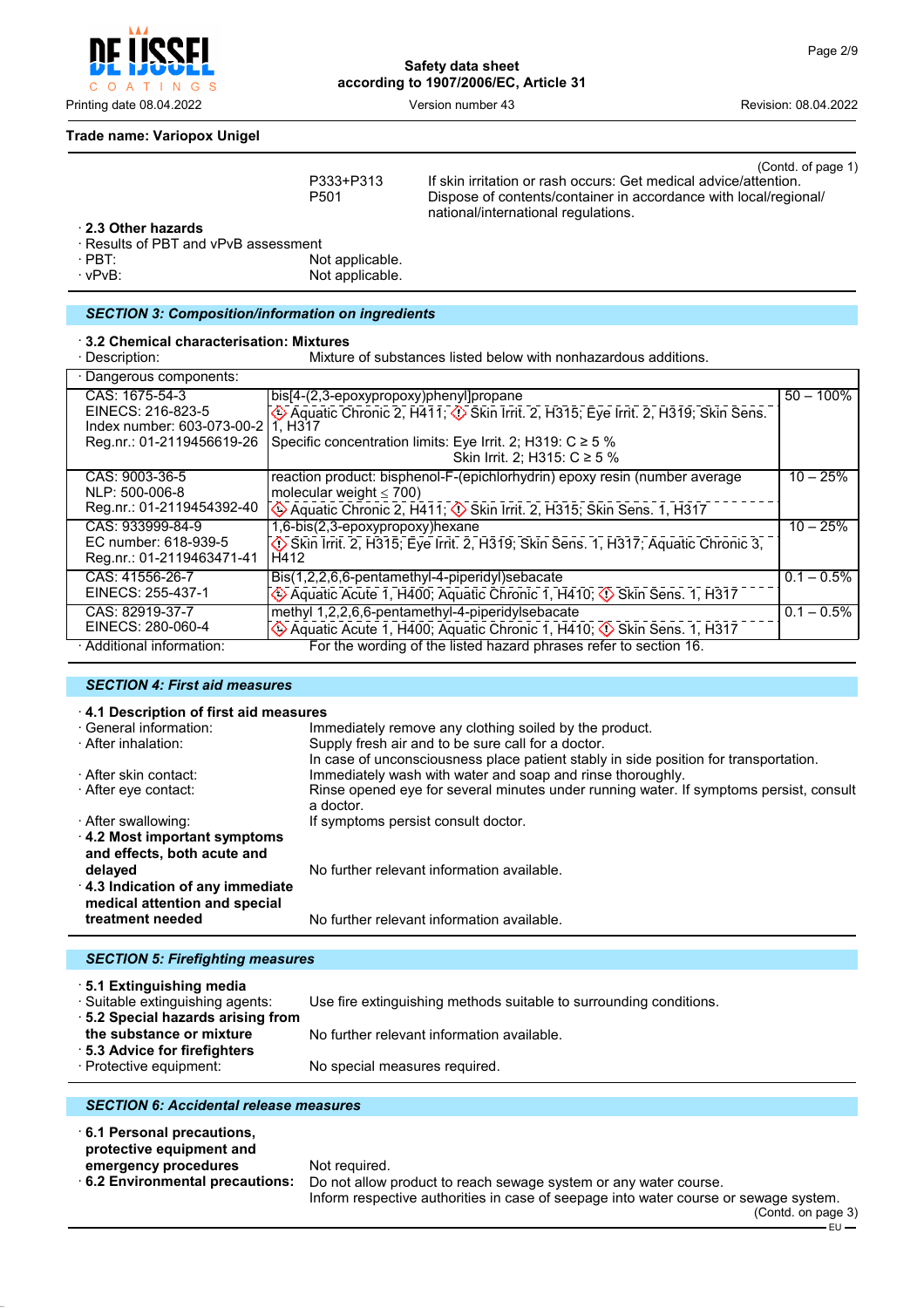$\mathsf{C}$ O A T I N G S

Printing date 08.04.2022 Version number 43 Revision: 08.04.2022

**Trade name: Variopox Unigel**

| 6.3 Methods and material for    | (Contd. of page 2)<br>Do not allow to enter sewers/ surface or ground water.                                                                                                                                                                                   |
|---------------------------------|----------------------------------------------------------------------------------------------------------------------------------------------------------------------------------------------------------------------------------------------------------------|
| containment and cleaning up:    | Absorb with liquid-binding material (sand, diatomite, acid binders, universal binders,<br>sawdust).                                                                                                                                                            |
| 6.4 Reference to other sections | Dispose contaminated material as waste according to item 13.<br>Ensure adequate ventilation.<br>See Section 7 for information on safe handling.<br>See Section 8 for information on personal protection equipment.<br>See Section 13 for disposal information. |

| <b>SECTION 7: Handling and storage</b> |  |  |  |
|----------------------------------------|--|--|--|
|                                        |  |  |  |

| ⋅7.1 Precautions for safe                                                                                            |                                                                                        |
|----------------------------------------------------------------------------------------------------------------------|----------------------------------------------------------------------------------------|
| handling                                                                                                             | Ensure good ventilation/exhaustion at the workplace.<br>Prevent formation of aerosols. |
| Information about fire - and<br>explosion protection:                                                                | No special measures required.                                                          |
| .7.2 Conditions for safe storage, including any incompatibilities<br>· Storage:<br>$\cdot$ Requirements to be met by |                                                                                        |
| storerooms and receptacles:<br>Information about storage in one                                                      | No special requirements.                                                               |
| common storage facility:<br>· Further information about storage                                                      | Not required.                                                                          |
| conditions:<br>· Recommended storage                                                                                 | Keep container tightly sealed.                                                         |
| temperature:<br>$\cdot$ 7.3 Specific end use(s)                                                                      | $5 - 30$ $\Box$<br>No further relevant information available.                          |
|                                                                                                                      |                                                                                        |

## *SECTION 8: Exposure controls/personal protection*

## · **8.1 Control parameters**

# · Additional information about

· Ingredients with limit values that require monitoring at the<br>workplace:

design of technical facilities: No further data; see item 7.

The product does not contain any relevant quantities of materials with critical values that have to be monitored at the workplace.

|                                                           | ⋅ DNEL (Derived No Effect Level) for workers                                                           |                                                   |                                                                                                              |  |
|-----------------------------------------------------------|--------------------------------------------------------------------------------------------------------|---------------------------------------------------|--------------------------------------------------------------------------------------------------------------|--|
|                                                           | 1675-54-3 bis[4-(2,3-epoxypropoxy)phenyl]propane                                                       |                                                   |                                                                                                              |  |
| Dermal                                                    | Long-term - systemic effects, worker 0.75 mg/kg bw/day (Worker)                                        |                                                   |                                                                                                              |  |
|                                                           | Inhalative Long-term - systemic effects, worker $ 4.93 \text{ mg/m}^3$ (Worker)                        |                                                   |                                                                                                              |  |
|                                                           |                                                                                                        |                                                   | 9003-36-5 reaction product: bisphenol-F-(epichlorhydrin) epoxy resin (number average molecular weight ≤ 700) |  |
| Dermal                                                    | Acute - local effects, worker                                                                          | 8.3 µg/cm <sup>2</sup> (Worker)                   |                                                                                                              |  |
|                                                           | Long-term - systemic effects, worker   104.15 mg/kg bw/day (Worker)                                    |                                                   |                                                                                                              |  |
|                                                           | Inhalative   Long-term - systemic effects, worker   29.39 mg/m <sup>3</sup> (Worker)                   |                                                   |                                                                                                              |  |
|                                                           | 933999-84-9 1,6-bis(2,3-epoxypropoxy)hexane                                                            |                                                   |                                                                                                              |  |
| Dermal                                                    | Long-term - systemic effects, worker 2.8 mg/kg bw/day (Worker)                                         |                                                   |                                                                                                              |  |
|                                                           | Long term - local effects, worker                                                                      | $\left  22.6 \right $ µg/cm <sup>2</sup> (Worker) |                                                                                                              |  |
|                                                           | Inhalative   Long-term - systemic effects, worker   10.57 mg/m <sup>3</sup> (Worker)                   |                                                   |                                                                                                              |  |
|                                                           | Long-term - local effects, worker                                                                      | $0.44$ mg/m <sup>3</sup> (Worker)                 |                                                                                                              |  |
| DNEL (Derived No Effect Level) for the general population |                                                                                                        |                                                   |                                                                                                              |  |
|                                                           | 1675-54-3 bis[4-(2,3-epoxypropoxy)phenyl]propane                                                       |                                                   |                                                                                                              |  |
| Oral                                                      |                                                                                                        |                                                   | Long-term - systemic effects, general population 0.5 mg/kg bw/day (General population)                       |  |
| Dermal                                                    |                                                                                                        |                                                   | Long-term - systemic effects, general population 0.0893 mg/kg bw/day (General population)                    |  |
|                                                           | Inhalative Long-term - systemic effects, general population $0.87 \text{ mg/m}^3$ (General population) |                                                   |                                                                                                              |  |
|                                                           |                                                                                                        |                                                   | 9003-36-5 reaction product: bisphenol-F-(epichlorhydrin) epoxy resin (number average molecular weight ≤ 700) |  |
| Oral                                                      |                                                                                                        |                                                   | Long-term - systemic effects, general population 6.25 mg/kg bw/day (General population)                      |  |
| Dermal                                                    |                                                                                                        |                                                   | Long-term - systemic effects, general population 62.5 mg/kg bw/day (General population)                      |  |
|                                                           |                                                                                                        |                                                   | (Contdonn)                                                                                                   |  |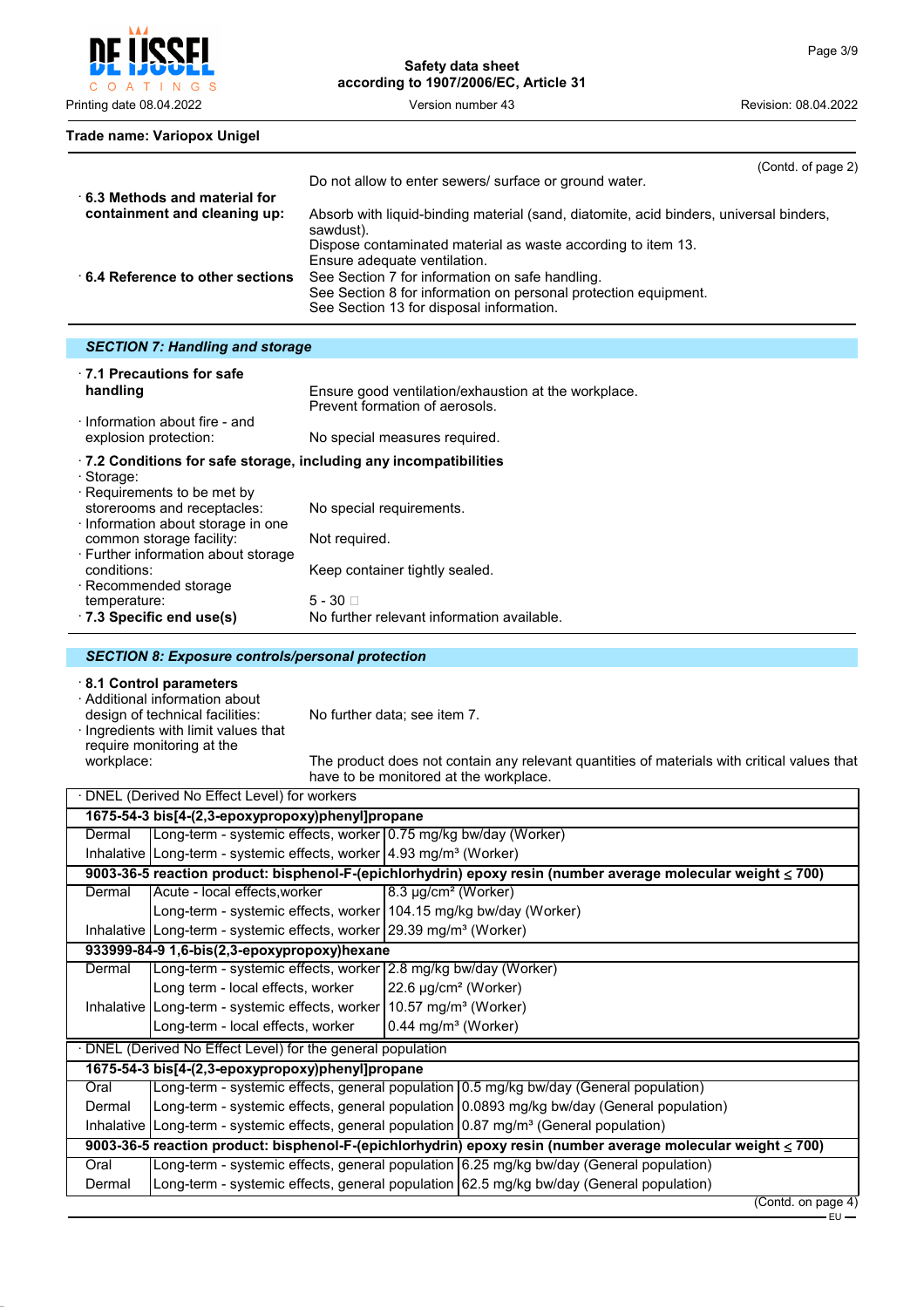

# **Safety data sheet according to 1907/2006/EC, Article 31**

## **Trade name: Variopox Unigel**

|                                                                                                                                             |                                                                                         |                                       |                                                                                             |                                                                                                                                      | (Contd. of page 3) |  |
|---------------------------------------------------------------------------------------------------------------------------------------------|-----------------------------------------------------------------------------------------|---------------------------------------|---------------------------------------------------------------------------------------------|--------------------------------------------------------------------------------------------------------------------------------------|--------------------|--|
|                                                                                                                                             |                                                                                         |                                       |                                                                                             | Inhalative Long-term - systemic effects, general population 8.7 mg/m <sup>3</sup> (General population)                               |                    |  |
|                                                                                                                                             | 933999-84-9 1,6-bis(2,3-epoxypropoxy)hexane                                             |                                       |                                                                                             |                                                                                                                                      |                    |  |
| Acute - systemic effects, general population<br>Oral                                                                                        |                                                                                         |                                       |                                                                                             | 0.83 mg/kg bw/day (General population)                                                                                               |                    |  |
|                                                                                                                                             | Long-term - systemic effects, general population 0.83 mg/kg bw/day (General population) |                                       |                                                                                             |                                                                                                                                      |                    |  |
|                                                                                                                                             | Acute - systemic effects, general population<br>Dermal                                  |                                       |                                                                                             | 1.7 mg/kg bw/day (General population)                                                                                                |                    |  |
| Acute - local effects, general population                                                                                                   |                                                                                         |                                       | 13.6 µg/cm <sup>2</sup> (General population)                                                |                                                                                                                                      |                    |  |
|                                                                                                                                             |                                                                                         |                                       |                                                                                             | Long-term - systemic effects, general population 1.7 mg/kg bw/day (General population)                                               |                    |  |
|                                                                                                                                             | Long-term - local effects, general population                                           |                                       |                                                                                             | 13.6 µg/cm <sup>2</sup> (General population)                                                                                         |                    |  |
|                                                                                                                                             | Inhalative   Acute - systemic effects, general population                               |                                       |                                                                                             | 2.9 mg/m <sup>3</sup> (General population)                                                                                           |                    |  |
|                                                                                                                                             |                                                                                         |                                       |                                                                                             | Long-term - systemic effects, general population 2.9 mg/m <sup>3</sup> (General population)                                          |                    |  |
|                                                                                                                                             | Long-term - local effects, general population                                           |                                       |                                                                                             | 0.27 mg/m <sup>3</sup> (General population)                                                                                          |                    |  |
|                                                                                                                                             | · PNEC (Predicted No Effect Concentration) values                                       |                                       |                                                                                             |                                                                                                                                      |                    |  |
|                                                                                                                                             | 1675-54-3 bis[4-(2,3-epoxypropoxy)phenyl]propane                                        |                                       |                                                                                             |                                                                                                                                      |                    |  |
|                                                                                                                                             | Aquatic compartment - freshwater                                                        |                                       |                                                                                             | 0.006 mg/l (Freshwater)                                                                                                              |                    |  |
|                                                                                                                                             | Aquatic compartment - marine water                                                      |                                       |                                                                                             | 0.001 mg/l (Marine water)                                                                                                            |                    |  |
|                                                                                                                                             | Aquatic compartment - sediment in freshwater                                            |                                       |                                                                                             | 0.341 mg/kg sed dw (Sediment freshwater)                                                                                             |                    |  |
|                                                                                                                                             | Aquatic compartment - sediment in marine water                                          |                                       |                                                                                             | 0.034 mg/kg sed dw (Sediment marine water)                                                                                           |                    |  |
|                                                                                                                                             | Terrestrial compartment - soil                                                          |                                       |                                                                                             | 0.065 mg/kg dw (Soil)                                                                                                                |                    |  |
|                                                                                                                                             | Sewage treatment plant                                                                  |                                       | 10 mg/l (stp)                                                                               |                                                                                                                                      |                    |  |
|                                                                                                                                             | Oral secondary poisoning                                                                |                                       |                                                                                             | 11 mg/kg food (Food sec poisoning)                                                                                                   |                    |  |
|                                                                                                                                             |                                                                                         |                                       |                                                                                             | 9003-36-5 reaction product: bisphenol-F-(epichlorhydrin) epoxy resin (number average molecular weight ≤ 700)                         |                    |  |
|                                                                                                                                             | Aquatic compartment - freshwater                                                        |                                       |                                                                                             | 0.003 mg/l (Freshwater)                                                                                                              |                    |  |
|                                                                                                                                             | Aquatic compartment - marine water                                                      |                                       |                                                                                             | 0.0003 mg/l (Marine water)                                                                                                           |                    |  |
|                                                                                                                                             |                                                                                         |                                       | Aquatic compartment - water, intermittent releases 0.0254 mg/l (Intermittent release water) |                                                                                                                                      |                    |  |
|                                                                                                                                             | Aquatic compartment - sediment in freshwater                                            |                                       | 0.294 mg/kg sed dw (Sediment freshwater)                                                    |                                                                                                                                      |                    |  |
|                                                                                                                                             | Aquatic compartment - sediment in marine water                                          |                                       |                                                                                             | 0.0294 mg/kg sed dw (Sediment marine water)                                                                                          |                    |  |
|                                                                                                                                             | Terrestrial compartment - soil                                                          |                                       |                                                                                             | 0.237 mg/kg dw (Soil)                                                                                                                |                    |  |
|                                                                                                                                             | Sewage treatment plant                                                                  |                                       | 10 mg/l (stp)                                                                               |                                                                                                                                      |                    |  |
|                                                                                                                                             | 933999-84-9 1,6-bis(2,3-epoxypropoxy)hexane                                             |                                       |                                                                                             |                                                                                                                                      |                    |  |
|                                                                                                                                             | Aquatic compartment - freshwater                                                        |                                       |                                                                                             | 0.0115 mg/l (Freshwater)                                                                                                             |                    |  |
|                                                                                                                                             | Aquatic compartment - marine water                                                      |                                       |                                                                                             | 0.0015 mg/l (Marine water)                                                                                                           |                    |  |
|                                                                                                                                             |                                                                                         |                                       |                                                                                             | Aquatic compartment - water, intermittent releases 0.115 mg/l (Intermittent release water)                                           |                    |  |
|                                                                                                                                             | Aquatic compartment - sediment in freshwater                                            |                                       |                                                                                             | 0.283 mg/kg sed dw (Sediment freshwater)                                                                                             |                    |  |
|                                                                                                                                             | Aquatic compartment - sediment in marine water<br>· Additional information:             |                                       |                                                                                             | 0.283 mg/kg sed dw (Sediment marine water)                                                                                           |                    |  |
|                                                                                                                                             |                                                                                         |                                       |                                                                                             | The lists valid during the making were used as basis.                                                                                |                    |  |
|                                                                                                                                             | 8.2 Exposure controls                                                                   |                                       |                                                                                             |                                                                                                                                      |                    |  |
|                                                                                                                                             | · Personal protective equipment:<br>· General protective and hygienic                   |                                       |                                                                                             |                                                                                                                                      |                    |  |
| measures:                                                                                                                                   |                                                                                         |                                       |                                                                                             | Keep away from foodstuffs, beverages and feed.                                                                                       |                    |  |
|                                                                                                                                             |                                                                                         |                                       |                                                                                             | Immediately remove all soiled and contaminated clothing                                                                              |                    |  |
|                                                                                                                                             |                                                                                         |                                       |                                                                                             | Wash hands before breaks and at the end of work.                                                                                     |                    |  |
|                                                                                                                                             |                                                                                         | Avoid contact with the eyes and skin. |                                                                                             | In case of brief exposure or low pollution use respiratory filter device. In case of                                                 |                    |  |
|                                                                                                                                             | · Respiratory protection:                                                               |                                       |                                                                                             | intensive or longer exposure use self-contained respiratory protective device.                                                       |                    |  |
| · Protection of hands:                                                                                                                      |                                                                                         | Protective gloves                     |                                                                                             |                                                                                                                                      |                    |  |
|                                                                                                                                             |                                                                                         |                                       |                                                                                             | The glove material has to be impermeable and resistant to the product/ the substance/                                                |                    |  |
|                                                                                                                                             |                                                                                         | the preparation.                      |                                                                                             |                                                                                                                                      |                    |  |
|                                                                                                                                             |                                                                                         |                                       |                                                                                             | Due to missing tests no recommendation to the glove material can be given for the<br>product/ the preparation/ the chemical mixture. |                    |  |
|                                                                                                                                             |                                                                                         |                                       |                                                                                             | Selection of the glove material on consideration of the penetration times, rates of                                                  |                    |  |
| diffusion and the degradation                                                                                                               |                                                                                         |                                       |                                                                                             |                                                                                                                                      |                    |  |
| Nitrile rubber, NBR<br>$\cdot$ Material of gloves<br>The selection of the suitable gloves does not only depend on the material, but also on |                                                                                         |                                       |                                                                                             |                                                                                                                                      |                    |  |
|                                                                                                                                             |                                                                                         |                                       |                                                                                             | further marks of quality and varies from manufacturer to manufacturer. As the product is                                             |                    |  |
|                                                                                                                                             |                                                                                         |                                       |                                                                                             | a preparation of several substances, the resistance of the glove material can not be                                                 |                    |  |
|                                                                                                                                             |                                                                                         |                                       |                                                                                             | calculated in advance and has therefore to be checked prior to the application.                                                      |                    |  |
|                                                                                                                                             |                                                                                         |                                       |                                                                                             | Recommended thickness of the material: $\geq 0.3$ mm                                                                                 | (Contedon page 5)  |  |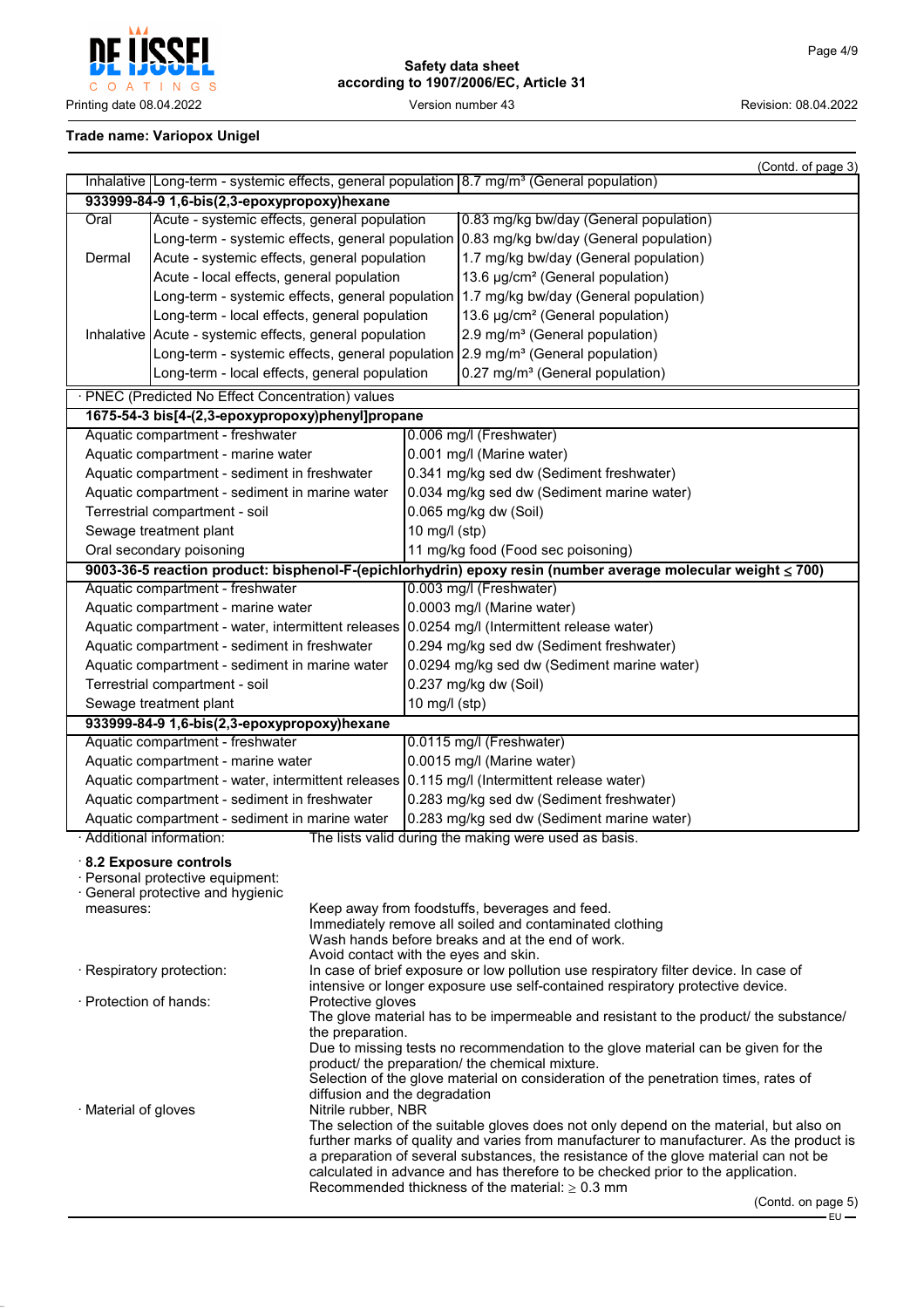

## **Trade name: Variopox Unigel**

| · Penetration time of glove material                      | (Contd. of page 4)<br>The exact break trough time has to be found out by the manufacturer of the protective                                             |
|-----------------------------------------------------------|---------------------------------------------------------------------------------------------------------------------------------------------------------|
|                                                           | gloves and has to be observed.                                                                                                                          |
|                                                           | For the mixture of chemicals mentioned below the penetration time has to be at least<br>480 minutes (Permeation according to EN 16523-1:2015: Level 6). |
| $\cdot$ For the permanent contact gloves                  |                                                                                                                                                         |
| made of the following materials are<br>suitable:          |                                                                                                                                                         |
| · As protection from splashes gloves                      | Nitrile rubber, NBR                                                                                                                                     |
| made of the following materials are                       |                                                                                                                                                         |
| suitable:<br>· Not suitable are gloves made of            | Nitrile rubber, NBR                                                                                                                                     |
| the following materials:                                  | Leather gloves                                                                                                                                          |
| · Eye protection:                                         | Strong material gloves<br>Tightly sealed goggles                                                                                                        |
| <b>SECTION 9: Physical and chemical properties</b>        |                                                                                                                                                         |
| 9.1 Information on basic physical and chemical properties |                                                                                                                                                         |
| ⋅ General Information                                     |                                                                                                                                                         |
| · Appearance:<br>Form:                                    | Fluid                                                                                                                                                   |
| Colour:                                                   | According to product specification                                                                                                                      |
| · Odour:<br>Odour threshold:                              | Characteristic<br>Not determined.                                                                                                                       |
| · pH-value at 20 °C:                                      | 7                                                                                                                                                       |
| Change in condition                                       |                                                                                                                                                         |
| Melting point/freezing point:                             | Undetermined.                                                                                                                                           |
| Initial boiling point and boiling range: Undetermined.    |                                                                                                                                                         |
| · Flash point:                                            | 151 °C (Pensky Martens, ASTM D93)                                                                                                                       |
| · Flammability (solid, gas):                              | Not applicable.                                                                                                                                         |
| · Ignition temperature:                                   | 460 °C                                                                                                                                                  |
| · Decomposition temperature:                              | Not determined.                                                                                                                                         |
| · Auto-ignition temperature:                              | Product is not selfigniting.                                                                                                                            |
| · Explosive properties:                                   | Product does not present an explosion hazard.                                                                                                           |
| · Explosion limits:<br>Lower:                             | Not determined.                                                                                                                                         |
| Upper:                                                    | Not determined.                                                                                                                                         |
| · Vapour pressure:                                        | Not determined.                                                                                                                                         |
| · Density at 20 °C:                                       | 1.195 g/cm <sup>3</sup> (DIN 51757, ASTM D 1298)                                                                                                        |
| · Relative density<br>· Vapour density                    | Not determined.<br>Not determined.                                                                                                                      |
| · Evaporation rate                                        | Not determined.                                                                                                                                         |
| · Solubility in / Miscibility with                        |                                                                                                                                                         |
| water:                                                    | Not miscible or difficult to mix.                                                                                                                       |
| · Partition coefficient: n-octanol/water:                 | Not determined.                                                                                                                                         |
| · Viscosity:<br>Dynamic at 20 °C:                         | 2,400 mPas (Brookfield, ASTM D1544)                                                                                                                     |
| Kinematic at 40 °C:                                       | 1,200 mm $^{2}/s$                                                                                                                                       |
| · Solvent content:                                        |                                                                                                                                                         |
| VOC (2004/42/EC):<br>Solids content:                      | 0.00%<br>98.5 %                                                                                                                                         |
| ⋅ 9.2 Other information                                   | No further relevant information available.                                                                                                              |
|                                                           |                                                                                                                                                         |

## *SECTION 10: Stability and reactivity*

· **10.1 Reactivity** No further relevant information available.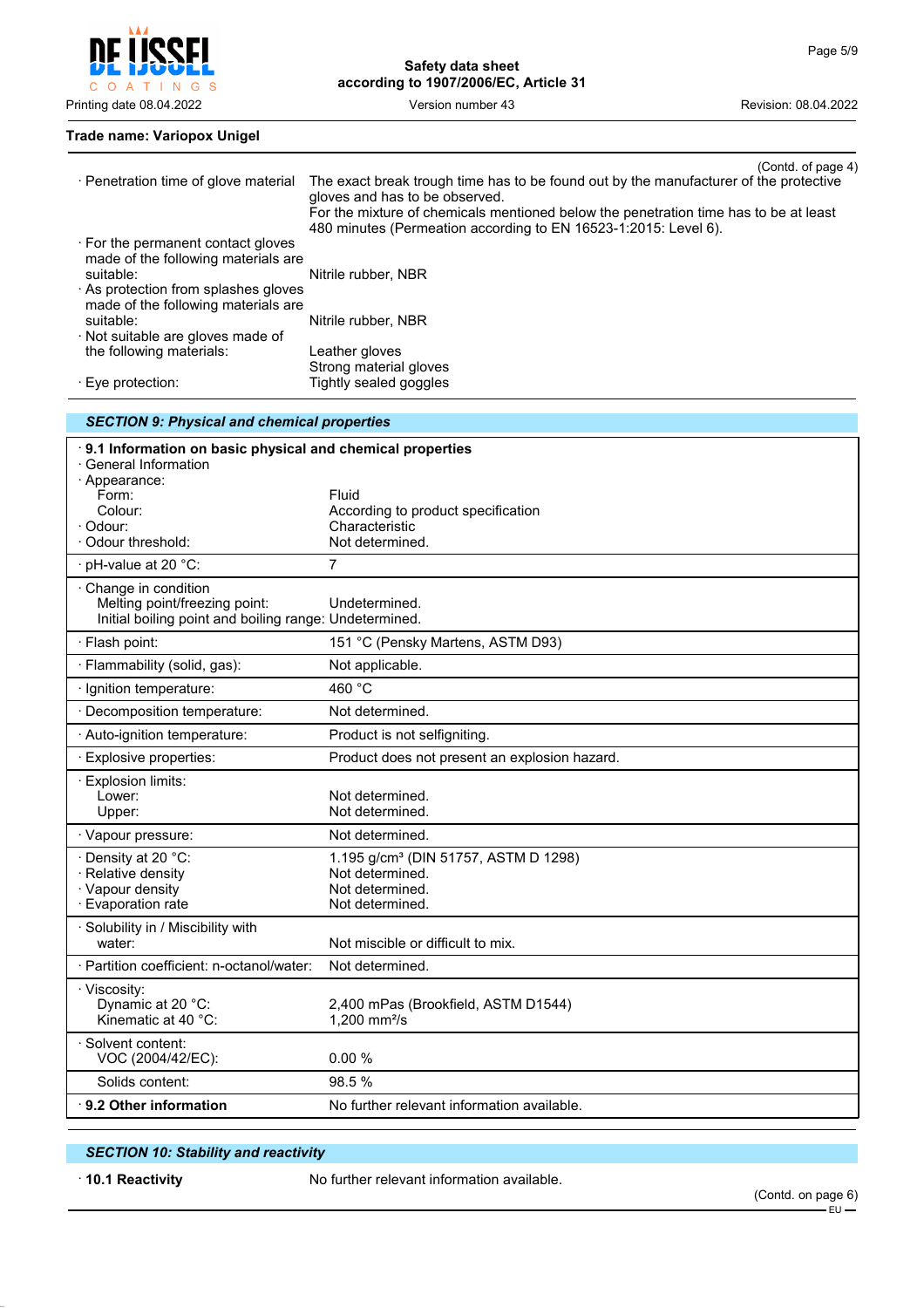INGS O A T

#### **Trade name: Variopox Unigel**

| Safety data sheet                     |  |  |  |  |
|---------------------------------------|--|--|--|--|
| according to 1907/2006/EC, Article 31 |  |  |  |  |

Printing date 08.04.2022 Version number 43 Revision: 08.04.2022

|                                                                                                                                                                                           | (Contd. of page 5)                                                                                           |  |  |  |  |
|-------------------------------------------------------------------------------------------------------------------------------------------------------------------------------------------|--------------------------------------------------------------------------------------------------------------|--|--|--|--|
| 10.2 Chemical stability<br>· Thermal decomposition /                                                                                                                                      |                                                                                                              |  |  |  |  |
| conditions to be avoided:                                                                                                                                                                 | No decomposition if used according to specifications.                                                        |  |  |  |  |
| 10.3 Possibility of hazardous                                                                                                                                                             |                                                                                                              |  |  |  |  |
| reactions                                                                                                                                                                                 | No dangerous reactions known.                                                                                |  |  |  |  |
| $\cdot$ 10.4 Conditions to avoid                                                                                                                                                          | No further relevant information available.                                                                   |  |  |  |  |
| · 10.5 Incompatible materials:                                                                                                                                                            | No further relevant information available.                                                                   |  |  |  |  |
| 10.6 Hazardous decomposition                                                                                                                                                              |                                                                                                              |  |  |  |  |
| products:                                                                                                                                                                                 | No dangerous decomposition products known.                                                                   |  |  |  |  |
| <b>SECTION 11: Toxicological information</b>                                                                                                                                              |                                                                                                              |  |  |  |  |
| 11.1 Information on toxicological effects                                                                                                                                                 |                                                                                                              |  |  |  |  |
| · Acute toxicity                                                                                                                                                                          | Based on available data, the classification criteria are not met.                                            |  |  |  |  |
| · LD/LC50 values relevant for classification:                                                                                                                                             |                                                                                                              |  |  |  |  |
| · Components<br><b>Type</b>                                                                                                                                                               | Value<br><b>Species</b>                                                                                      |  |  |  |  |
|                                                                                                                                                                                           | 9003-36-5 reaction product: bisphenol-F-(epichlorhydrin) epoxy resin (number average molecular weight ≤ 700) |  |  |  |  |
| LD50 23,800 mg/kg (Rat)<br>Oral                                                                                                                                                           |                                                                                                              |  |  |  |  |
| Dermal   LD50   > 2,000 mg/kg (Rabbit)                                                                                                                                                    |                                                                                                              |  |  |  |  |
| 933999-84-9 1,6-bis(2,3-epoxypropoxy)hexane                                                                                                                                               |                                                                                                              |  |  |  |  |
| LD50 2,900 mg/kg (Rat)<br>Oral                                                                                                                                                            |                                                                                                              |  |  |  |  |
| Dermal   LD50   > 4,900 mg/kg (Rat)                                                                                                                                                       |                                                                                                              |  |  |  |  |
| Primary irritant effect:                                                                                                                                                                  |                                                                                                              |  |  |  |  |
| Skin corrosion/irritation<br>Serious eye damage/irritation                                                                                                                                | Causes skin irritation.<br>Causes serious eye irritation.                                                    |  |  |  |  |
| · Respiratory or skin sensitisation                                                                                                                                                       | May cause an allergic skin reaction.                                                                         |  |  |  |  |
| · Additional toxicological information:                                                                                                                                                   |                                                                                                              |  |  |  |  |
|                                                                                                                                                                                           | · CMR effects (carcinogenity, mutagenicity and toxicity for reproduction)                                    |  |  |  |  |
| · Germ cell mutagenicity                                                                                                                                                                  | Based on available data, the classification criteria are not met.                                            |  |  |  |  |
| · Carcinogenicity<br>Based on available data, the classification criteria are not met.                                                                                                    |                                                                                                              |  |  |  |  |
| · Reproductive toxicity<br>Based on available data, the classification criteria are not met.                                                                                              |                                                                                                              |  |  |  |  |
| · STOT-single exposure<br>Based on available data, the classification criteria are not met.                                                                                               |                                                                                                              |  |  |  |  |
| · STOT-repeated exposure<br>Based on available data, the classification criteria are not met.<br>· Aspiration hazard<br>Based on available data, the classification criteria are not met. |                                                                                                              |  |  |  |  |
|                                                                                                                                                                                           |                                                                                                              |  |  |  |  |
| <b>SECTION 12: Ecological information</b>                                                                                                                                                 |                                                                                                              |  |  |  |  |
| $\cdot$ 12.1 Toxicity                                                                                                                                                                     |                                                                                                              |  |  |  |  |
| · Aquatic toxicity:                                                                                                                                                                       | No further relevant information available.                                                                   |  |  |  |  |
| 12.2 Persistence and                                                                                                                                                                      |                                                                                                              |  |  |  |  |
| degradability                                                                                                                                                                             | No further relevant information available.                                                                   |  |  |  |  |
| 12.3 Bioaccumulative potential                                                                                                                                                            | No further relevant information available.                                                                   |  |  |  |  |
| 12.4 Mobility in soil<br>No further relevant information available.<br>· Feotoxical effects:                                                                                              |                                                                                                              |  |  |  |  |

· Ecotoxical effects: Toxic for fish

· Additional ecological information:

Water hazard class 2 (German Regulation) (Self-assessment): hazardous for water Do not allow product to reach ground water, water course or sewage system. Danger to drinking water if even small quantities leak into the ground. Also poisonous for fish and plankton in water bodies. Toxic for aquatic organisms

#### · **12.5 Results of PBT and vPvB assessment** · PBT:<br>· vPvB: Not applicable. Not applicable. · **12.6 Other adverse effects** No further relevant information available.

## *SECTION 13: Disposal considerations*

## · **13.1 Waste treatment methods**

· Recommendation Must not be disposed together with household garbage. Do not allow product to reach sewage system.

(Contd. on page 7) – EU –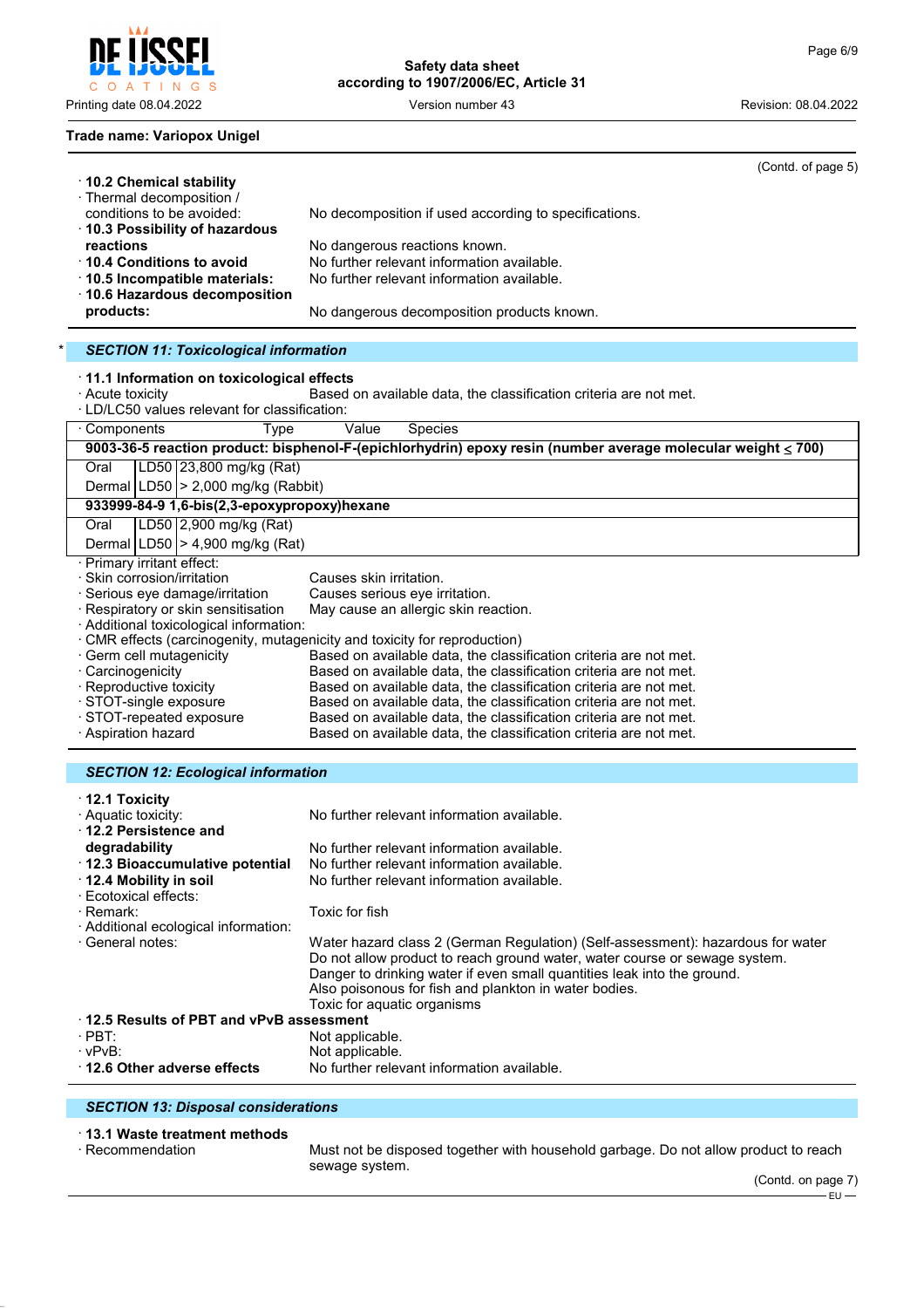

**Safety data sheet according to 1907/2006/EC, Article 31**

## **Trade name: Variopox Unigel**

|                            | (Contd. of page 6)                                                                                                                                                        |  |  |  |
|----------------------------|---------------------------------------------------------------------------------------------------------------------------------------------------------------------------|--|--|--|
| · European waste catalogue |                                                                                                                                                                           |  |  |  |
|                            | 08 00 00   WASTES FROM THE MANUFACTURE, FORMULATION, SUPPLY AND USE (MFSU) OF COATINGS (PAINTS,<br>VARNISHES AND VITREOUS ENAMELS), ADHESIVES, SEALANTS AND PRINTING INKS |  |  |  |
| 08 02 00                   | wastes from MFSU of other coatings (including ceramic materials)                                                                                                          |  |  |  |
| 08 02 99                   | wastes not otherwise specified                                                                                                                                            |  |  |  |
| HP4                        | Irritant - skin irritation and eye damage                                                                                                                                 |  |  |  |
| HP13                       | Sensitising                                                                                                                                                               |  |  |  |
| <b>HP14</b>                | Ecotoxic                                                                                                                                                                  |  |  |  |

· Uncleaned packaging:

Disposal must be made according to official regulations.

| <b>SECTION 14: Transport information</b>                                                                                  |                                                                                                                                                                                                                                                                                                                                                                                                                                                                                                     |
|---------------------------------------------------------------------------------------------------------------------------|-----------------------------------------------------------------------------------------------------------------------------------------------------------------------------------------------------------------------------------------------------------------------------------------------------------------------------------------------------------------------------------------------------------------------------------------------------------------------------------------------------|
| $\cdot$ 14.1 UN-Number<br>· ADR/RID/ADN, IMDG, IATA                                                                       | UN3082                                                                                                                                                                                                                                                                                                                                                                                                                                                                                              |
| $\cdot$ 14.2 UN proper shipping name<br>· ADR/RID/ADN<br>∙IMDG<br>· IATA                                                  | 3082 ENVIRONMENTALLY HAZARDOUS SUBSTANCE,<br>LIQUID, N.O.S. (bis[4-(2,3-epoxypropoxy)phenyl]propane,<br>reaction product: bisphenol-F-(epichlorhydrin) epoxy resin<br>(number average molecular weight $\leq 700$ ))<br>ENVIRONMENTALLY HAZARDOUS SUBSTANCE, LIQUID,<br>N.O.S. (bis[4-(2,3-epoxypropoxy)phenyl]propane, reaction<br>product: bisphenol-F-(epichlorhydrin) epoxy resin (number<br>average molecular weight ≤ 700)), MARINE POLLUTANT<br>ENVIRONMENTALLY HAZARDOUS SUBSTANCE, LIQUID, |
|                                                                                                                           | N.O.S. (bis[4-(2,3-epoxypropoxy)phenyl]propane, reaction<br>product: bisphenol-F-(epichlorhydrin) epoxy resin (number<br>average molecular weight $\leq 700$ ))                                                                                                                                                                                                                                                                                                                                     |
| 14.3 Transport hazard class(es)                                                                                           |                                                                                                                                                                                                                                                                                                                                                                                                                                                                                                     |
| · ADR/RID/ADN<br>· Class<br>· Label                                                                                       | 9 (M6) Miscellaneous dangerous substances and articles.<br>9                                                                                                                                                                                                                                                                                                                                                                                                                                        |
| · IMDG, IATA<br>· Class<br>· Label                                                                                        | 9 Miscellaneous dangerous substances and articles.<br>9                                                                                                                                                                                                                                                                                                                                                                                                                                             |
| 14.4 Packing group<br>· ADR/RID/ADN, IMDG, IATA                                                                           | Ш                                                                                                                                                                                                                                                                                                                                                                                                                                                                                                   |
| ⋅14.5 Environmental hazards:                                                                                              | Product contains environmentally hazardous substances:                                                                                                                                                                                                                                                                                                                                                                                                                                              |
| · Marine pollutant:                                                                                                       | Bis(1,2,2,6,6-pentamethyl-4-piperidyl)sebacate<br>Yes<br>Symbol (fish and tree)                                                                                                                                                                                                                                                                                                                                                                                                                     |
| · Special marking (ADR/RID/ADN):<br>· Special marking (IATA):                                                             | Symbol (fish and tree)<br>Symbol (fish and tree)                                                                                                                                                                                                                                                                                                                                                                                                                                                    |
| 14.6 Special precautions for user<br>· Hazard identification number (Kemler code):<br>· EMS Number:<br>· Stowage Category | Warning: Miscellaneous dangerous substances and articles.<br>90<br>$F-A, S-F$<br>A                                                                                                                                                                                                                                                                                                                                                                                                                  |
| 14.7 Transport in bulk according to Annex II of Marpol<br>and the IBC Code                                                | Not applicable.                                                                                                                                                                                                                                                                                                                                                                                                                                                                                     |
| · Transport/Additional information:                                                                                       |                                                                                                                                                                                                                                                                                                                                                                                                                                                                                                     |
| · ADR/RID/ADN<br>· Limited quantities (LQ)<br>$\cdot$ Excepted quantities (EQ)                                            | 5L<br>Code: E1<br>Maximum net quantity per inner packaging: 30 ml<br>Maximum net quantity per outer packaging: 1000 ml                                                                                                                                                                                                                                                                                                                                                                              |
| · Transport category<br>· Tunnel restriction code                                                                         | 3<br>$(-)$<br>$\int$ Conta on nome                                                                                                                                                                                                                                                                                                                                                                                                                                                                  |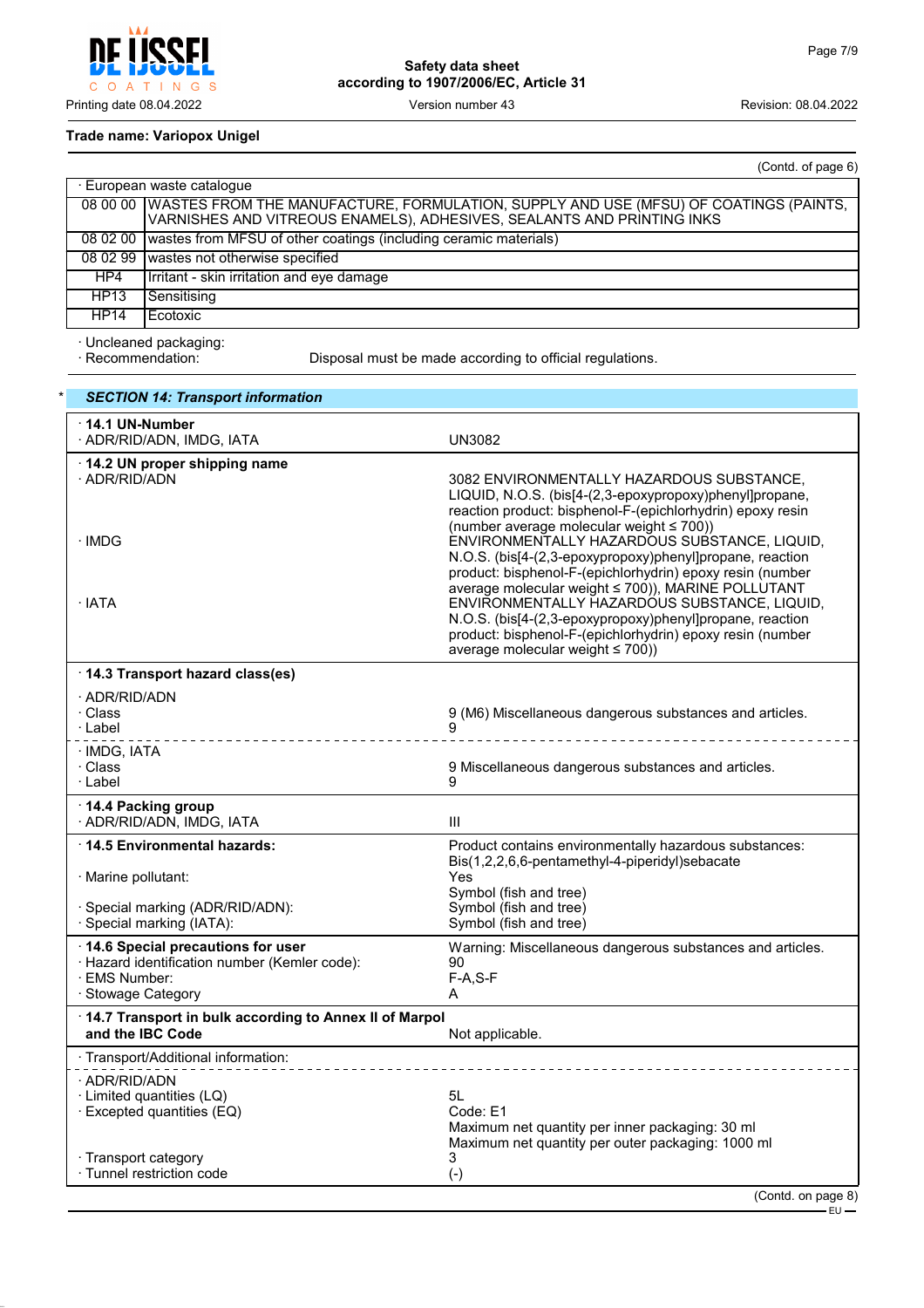

aquatic hazard

**Safety data sheet according to 1907/2006/EC, Article 31**

(Contd. of page 7)

## **Trade name: Variopox Unigel**

| · IMDG<br>· Limited quantities (LQ)<br>$\cdot$ Excepted quantities (EQ) | 5L<br>Code: E1<br>Maximum net quantity per inner packaging: 30 ml<br>Maximum net quantity per outer packaging: 1000 ml                                                                                                              |
|-------------------------------------------------------------------------|-------------------------------------------------------------------------------------------------------------------------------------------------------------------------------------------------------------------------------------|
| · UN "Model Regulation":                                                | UN 3082 ENVIRONMENTALLY HAZARDOUS SUBSTANCE,<br>LIQUID, N.O.S. (BIS[4-(2,3-EPOXYPROPOXY)PHENYL]<br>PROPANE, REACTION PRODUCT: BISPHENOL-F-<br>(EPICHLORHYDRIN) EPOXY RESIN (NUMBER AVERAGE<br>MOLECULAR WEIGHT $\leq$ 700)), 9, III |

# *SECTION 15: Regulatory information*

## · **15.1 Safety, health and environmental regulations/legislation specific for the substance or mixture**

| · Directive 2012/18/EU                                                                                           |                                                                                                                                                                                                                    |                                                                                                                             |  |  |  |
|------------------------------------------------------------------------------------------------------------------|--------------------------------------------------------------------------------------------------------------------------------------------------------------------------------------------------------------------|-----------------------------------------------------------------------------------------------------------------------------|--|--|--|
| · Named dangerous substances -                                                                                   |                                                                                                                                                                                                                    |                                                                                                                             |  |  |  |
| ANNEX I                                                                                                          | None of the ingredients is listed.<br>E2 Hazardous to the Aquatic Environment                                                                                                                                      |                                                                                                                             |  |  |  |
| Seveso category<br>Qualifying quantity (tonnes) for the                                                          |                                                                                                                                                                                                                    |                                                                                                                             |  |  |  |
| application of lower-tier                                                                                        |                                                                                                                                                                                                                    |                                                                                                                             |  |  |  |
| requirements                                                                                                     | 200 <sub>t</sub>                                                                                                                                                                                                   |                                                                                                                             |  |  |  |
| Qualifying quantity (tonnes) for the                                                                             |                                                                                                                                                                                                                    |                                                                                                                             |  |  |  |
| application of upper-tier                                                                                        |                                                                                                                                                                                                                    |                                                                                                                             |  |  |  |
| requirements                                                                                                     | 500 t                                                                                                                                                                                                              |                                                                                                                             |  |  |  |
| REGULATION (EC) No 1907/2006<br><b>ANNEX XVII</b>                                                                | Conditions of restriction: 3                                                                                                                                                                                       |                                                                                                                             |  |  |  |
|                                                                                                                  |                                                                                                                                                                                                                    | · DIRECTIVE 2011/65/EU on the restriction of the use of certain hazardous substances in electrical and electronic equipment |  |  |  |
| – Annex II                                                                                                       |                                                                                                                                                                                                                    |                                                                                                                             |  |  |  |
| None of the ingredients is listed.                                                                               |                                                                                                                                                                                                                    |                                                                                                                             |  |  |  |
| · REGULATION (EU) 2019/1148                                                                                      |                                                                                                                                                                                                                    |                                                                                                                             |  |  |  |
| · Annex I - RESTRICTED EXPLOSIVES PRECURSORS (Upper limit value for the purpose of licensing under Article 5(3)) |                                                                                                                                                                                                                    |                                                                                                                             |  |  |  |
| None of the ingredients is listed.                                                                               |                                                                                                                                                                                                                    |                                                                                                                             |  |  |  |
| Annex II - REPORTABLE EXPLOSIVES PRECURSORS                                                                      |                                                                                                                                                                                                                    |                                                                                                                             |  |  |  |
| None of the ingredients is listed.                                                                               |                                                                                                                                                                                                                    |                                                                                                                             |  |  |  |
| · Regulation (EC) No 273/2004 on drug precursors                                                                 |                                                                                                                                                                                                                    |                                                                                                                             |  |  |  |
| None of the ingredients is listed.                                                                               |                                                                                                                                                                                                                    |                                                                                                                             |  |  |  |
|                                                                                                                  |                                                                                                                                                                                                                    | Regulation (EC) No 111/2005 laying down rules for the monitoring of trade between the Community and third countries in      |  |  |  |
| drug precursors                                                                                                  |                                                                                                                                                                                                                    |                                                                                                                             |  |  |  |
| None of the ingredients is listed.                                                                               |                                                                                                                                                                                                                    |                                                                                                                             |  |  |  |
| 15.2 Chemical safety<br>assessment:                                                                              |                                                                                                                                                                                                                    | A Chemical Safety Assessment has not been carried out.                                                                      |  |  |  |
|                                                                                                                  |                                                                                                                                                                                                                    |                                                                                                                             |  |  |  |
| <b>SECTION 16: Other information</b>                                                                             |                                                                                                                                                                                                                    |                                                                                                                             |  |  |  |
|                                                                                                                  |                                                                                                                                                                                                                    | This information is based on our present knowledge. However, this shall not constitute a guarantee for any specific product |  |  |  |
| features and shall not establish a legally valid contractual relationship.                                       |                                                                                                                                                                                                                    |                                                                                                                             |  |  |  |
| · Relevant phrases                                                                                               | H315 Causes skin irritation.<br>H317 May cause an allergic skin reaction.<br>H319 Causes serious eye irritation.<br>H400 Very toxic to aquatic life.<br>H410 Very toxic to aquatic life with long lasting effects. |                                                                                                                             |  |  |  |
|                                                                                                                  |                                                                                                                                                                                                                    |                                                                                                                             |  |  |  |
|                                                                                                                  |                                                                                                                                                                                                                    |                                                                                                                             |  |  |  |
|                                                                                                                  |                                                                                                                                                                                                                    |                                                                                                                             |  |  |  |
|                                                                                                                  | H411 Toxic to aquatic life with long lasting effects.                                                                                                                                                              |                                                                                                                             |  |  |  |
|                                                                                                                  |                                                                                                                                                                                                                    | H412 Harmful to aquatic life with long lasting effects.                                                                     |  |  |  |
| · Classification according to                                                                                    |                                                                                                                                                                                                                    |                                                                                                                             |  |  |  |
| Regulation (EC) No 1272/2008                                                                                     | The classification of the mixture is generally based on the calculation method using<br>substance data according to Regulation (EC) No 1272/2008.                                                                  |                                                                                                                             |  |  |  |
|                                                                                                                  |                                                                                                                                                                                                                    |                                                                                                                             |  |  |  |
| Skin corrosion/irritation                                                                                        |                                                                                                                                                                                                                    | The classification of the mixture is generally based on the                                                                 |  |  |  |
| Serious eye damage/eye irritation                                                                                |                                                                                                                                                                                                                    | calculation method using substance data according to                                                                        |  |  |  |
| Skin sensitisation<br>Hazardous to the aquatic environment - long-term (chronic)                                 |                                                                                                                                                                                                                    | Regulation (EC) No 1272/2008.                                                                                               |  |  |  |